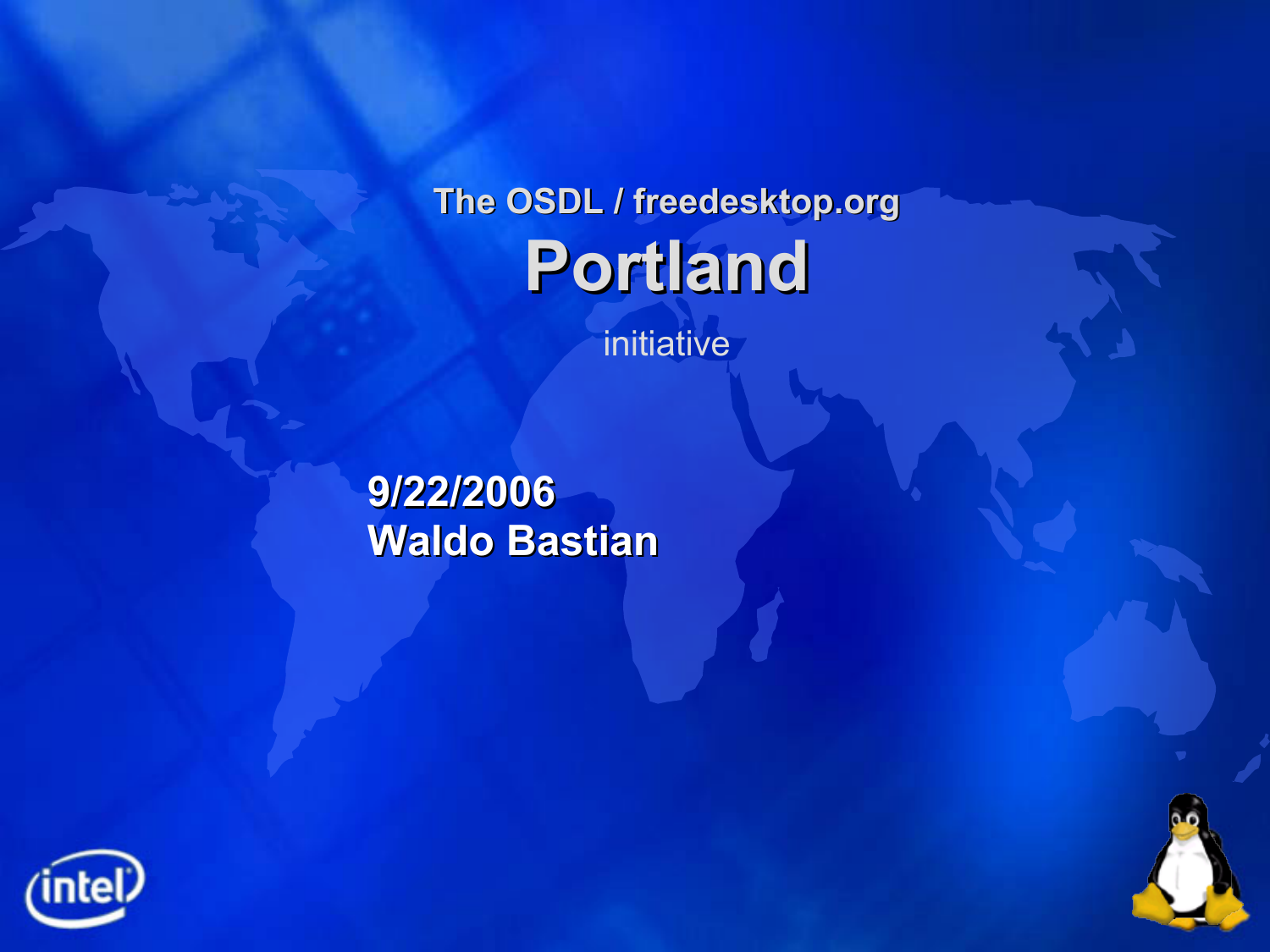## **What Is Portland**

 **Portland is an Open Source project that delivers common APIs to enable ISVs to more easily integrate their applications into the Linux Desktop**

– A uniform programming interface regardless of the user's choice of desktop (Gnome, KDE, XFCE)

– Useful for both FOSS and commercial apps

- **Portland has both short-term and long-term goals:**
	- Short term: deliver a set of command line tools (xdg-utils)
	- Long term: develop Linux Desktop service APIs based on DBUS



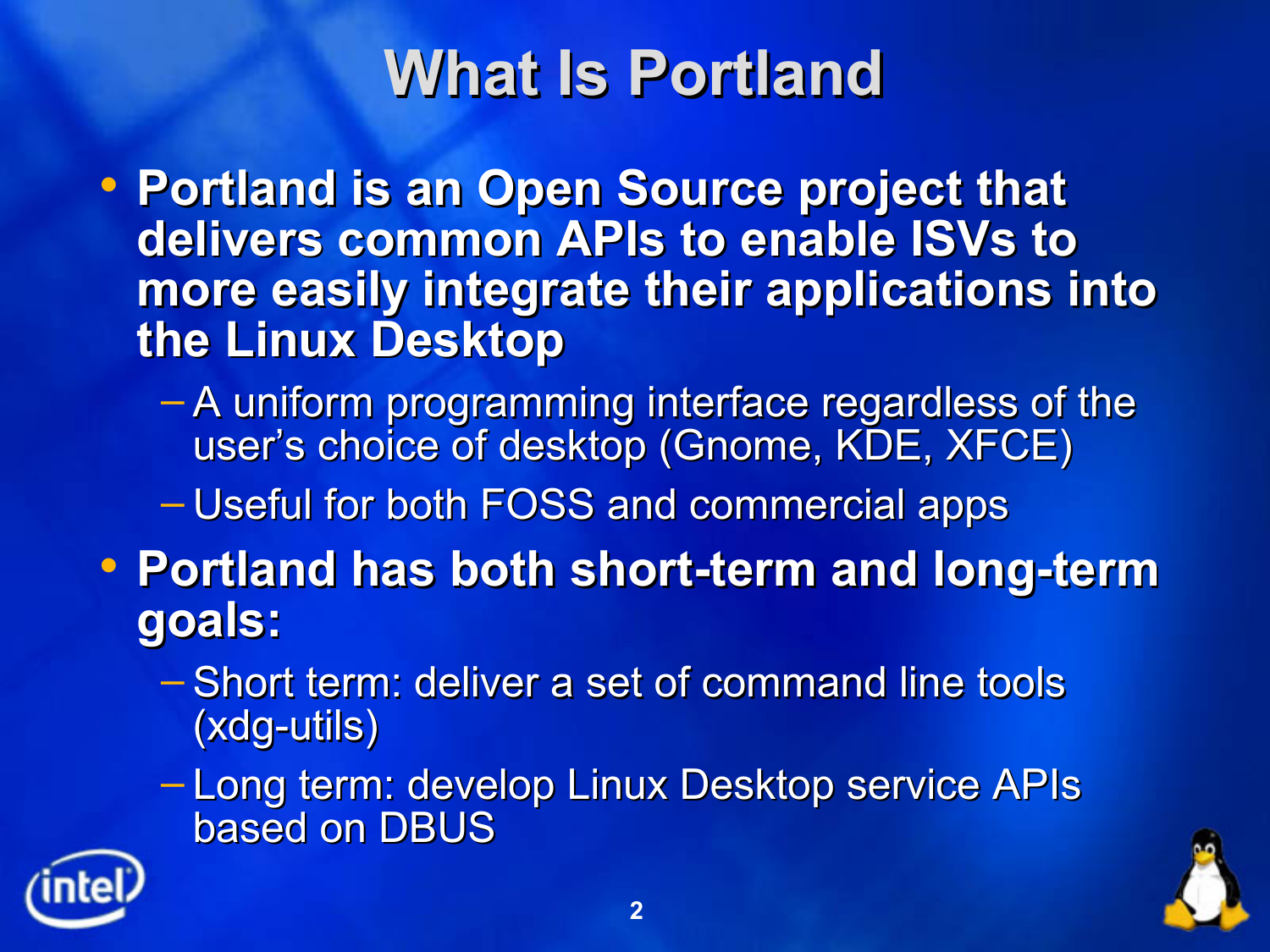# **1.0 – Xdg-utils Overview**

#### **Installation Tools**

- **xdg-desktop-menu:** command line tool for installing desktop menu items
- **xdg-desktop-icon:** command line tool for installing icons to the desktop
- **xdg-mime:** command line tool for installing file type descriptions
- **xdg-icon-resource:** command line tool for installing icon resources

#### **Runtime Tools**

- **xdg-open:** opens a file or URL in the user's preferred application
- **xdg-email:** command line tool for sending mail using the user's preferred e-mail composer
- **xdg-screensaver:** command line tool for controlling the screensaver

#### **See man pages for details**

– **http://portland.freedesktop.org/xdg-utils-1.0/**



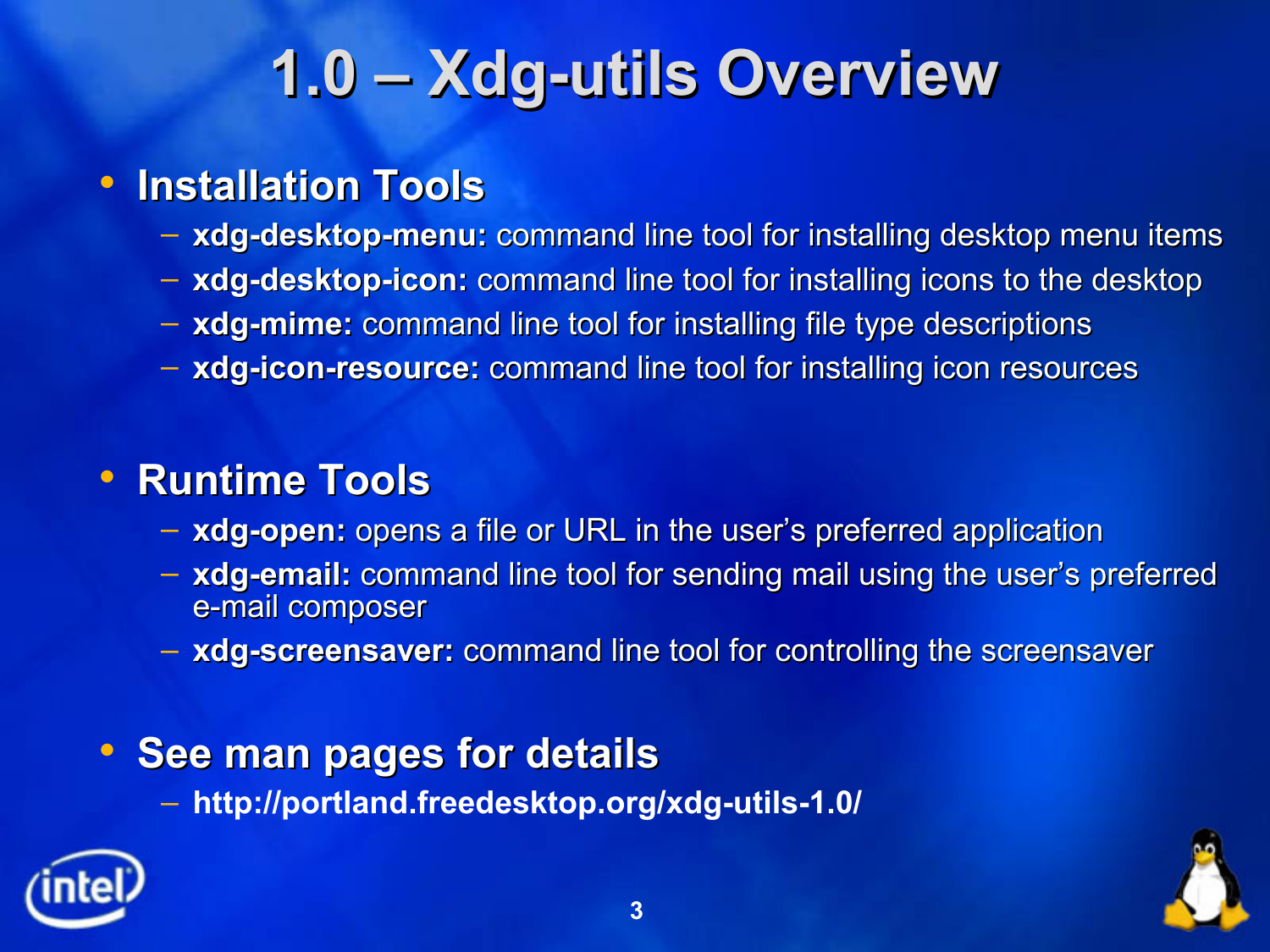#### **Value proposition for ISDs (ISD=Independent Software Developer)**

- **Single code base: reduces ISD development effort to integrate applications with both Gnome and KDE**
- **Extensive pre-testing: Xdg-utils pre-testing on a large set of distributions reduces ISD QA overhead**
	- **But, to future-proof Portland we want OSVs to include and test xdg-utils with future product releases**
- **Flexible deployment: ISD can ship xdg-utils w/ application - no hard dependency on distro**
	- **Short term transition solution, long term we want xdgutils to be part of platform itself**



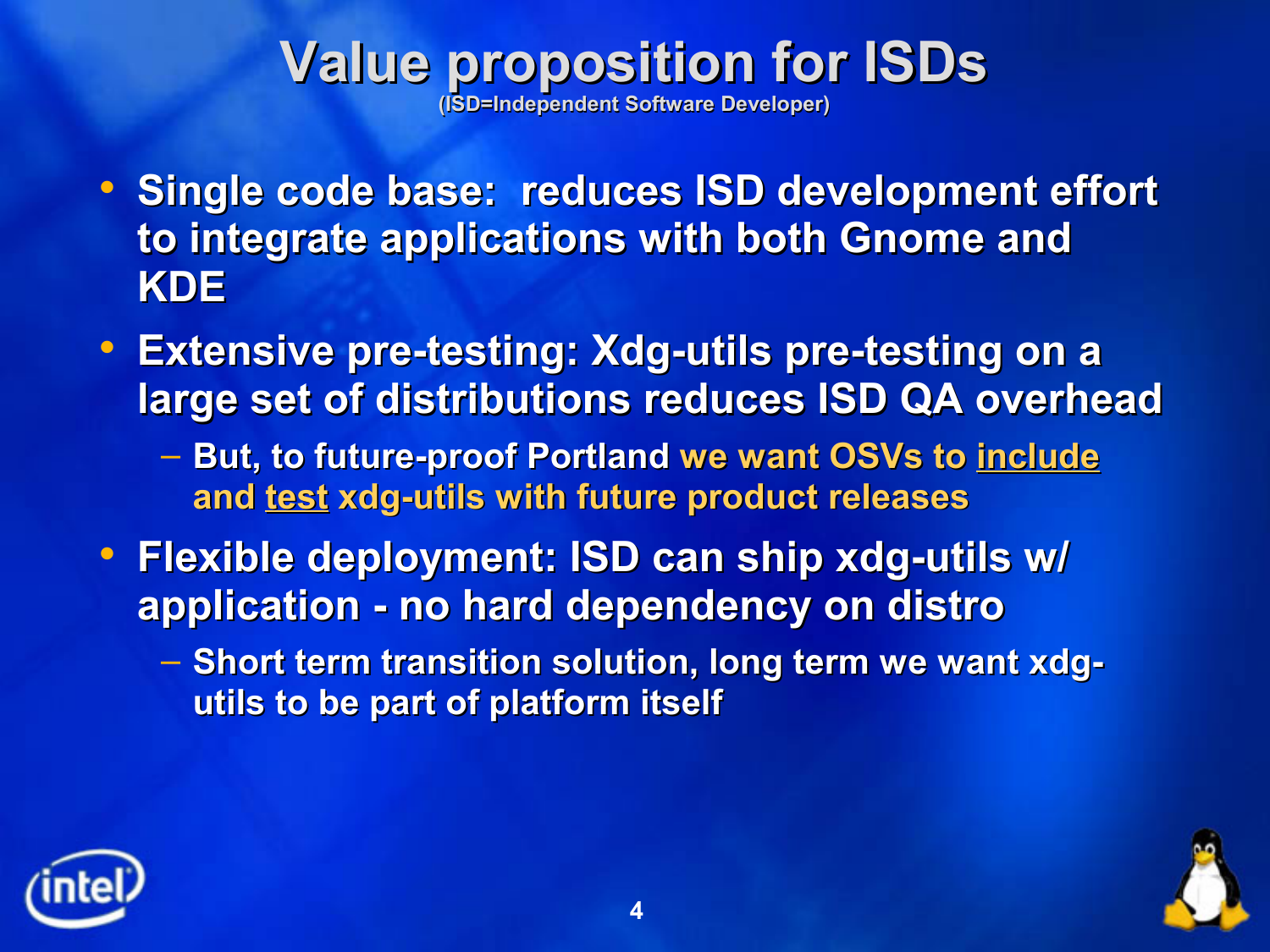

 **"...standardized interfaces and tools like those in Portland will help speed development and increase compatibility for RealNetworks' RealPlayer media player ..."**

Jeff Ayars, vice president Product Engineering, RealNetworks Inc.

 **"As the definition of the Portland Project interfaces stabilizes, Open Country plans on taking full advantage of them to reduce software development costs ..."**

Laurent Gharda, COO and Co-Founder of Open Country

 **"With the increasing use of Linux and the freedom of choice it provides, we want to be sure to continue to support that choice on as many Linux distros and desktops as possible. The Portland programming interfaces will give us this capability in a far simpler form than what we have now."**

Jeremy White, CEO of Codeweavers, Inc.



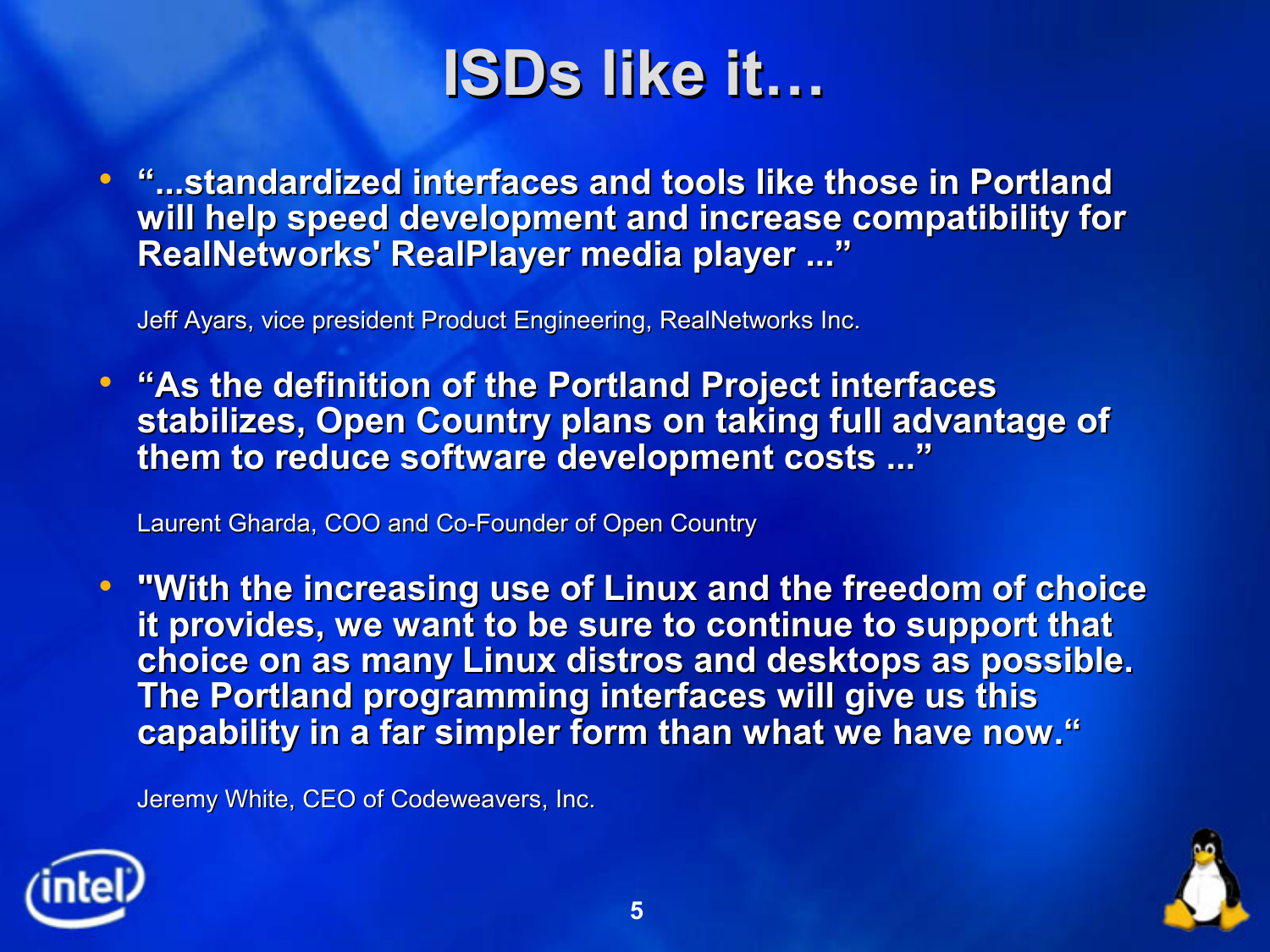### **1.0 – Xdg-utils Latest Changes**

#### **Beta3**

- **Reworked screensaver support**
- **Dropped xsltproc dependency (replaced w. AWK)**
- **Beta4**
	- **Simplified xdg-desktop-menu syntax**
	- **Improved Xdg-icon-resource syntax**
- **RC1** 
	- **Dropped SVG support**



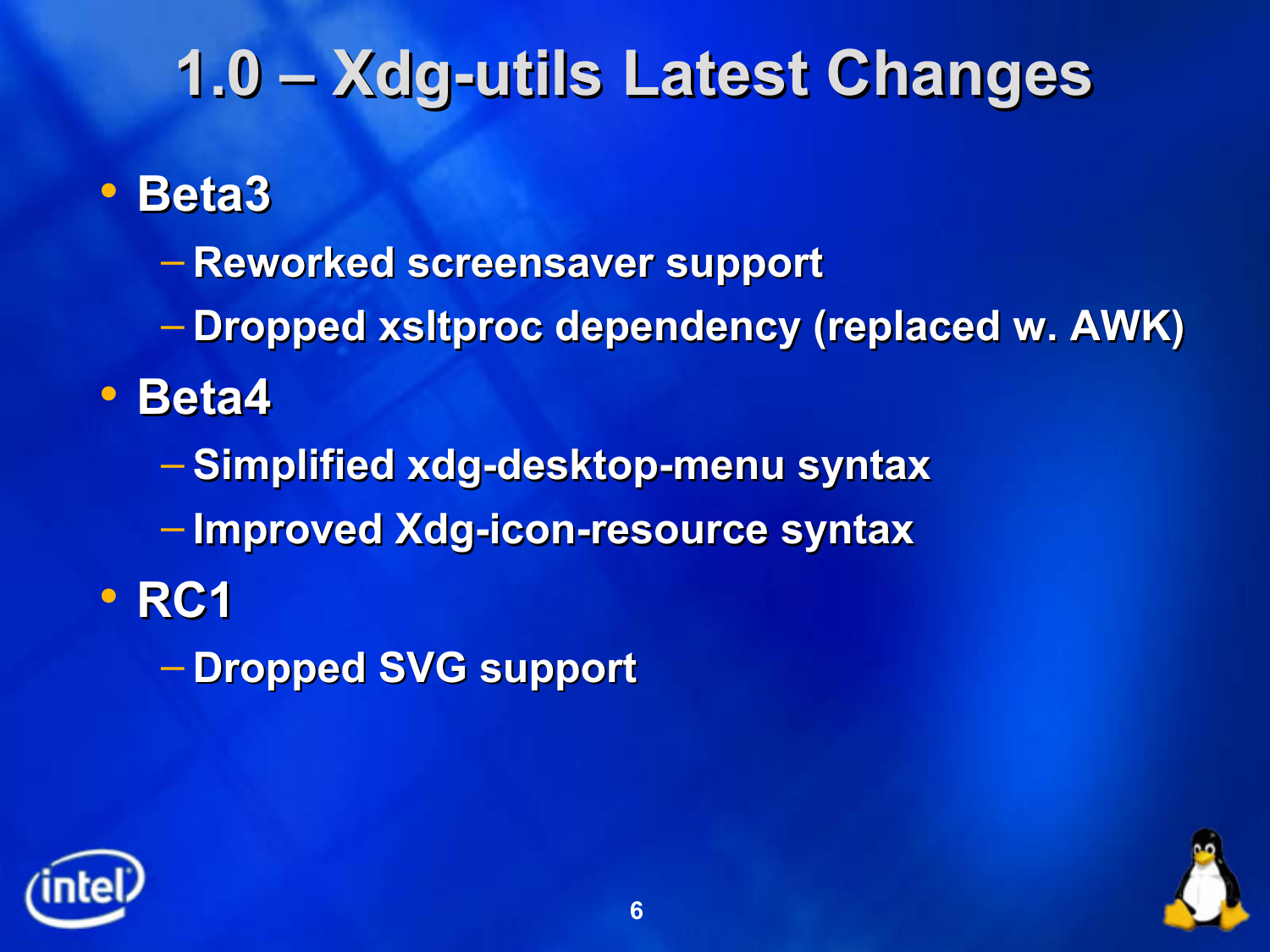## **1.0 - Adoption Made Easy**



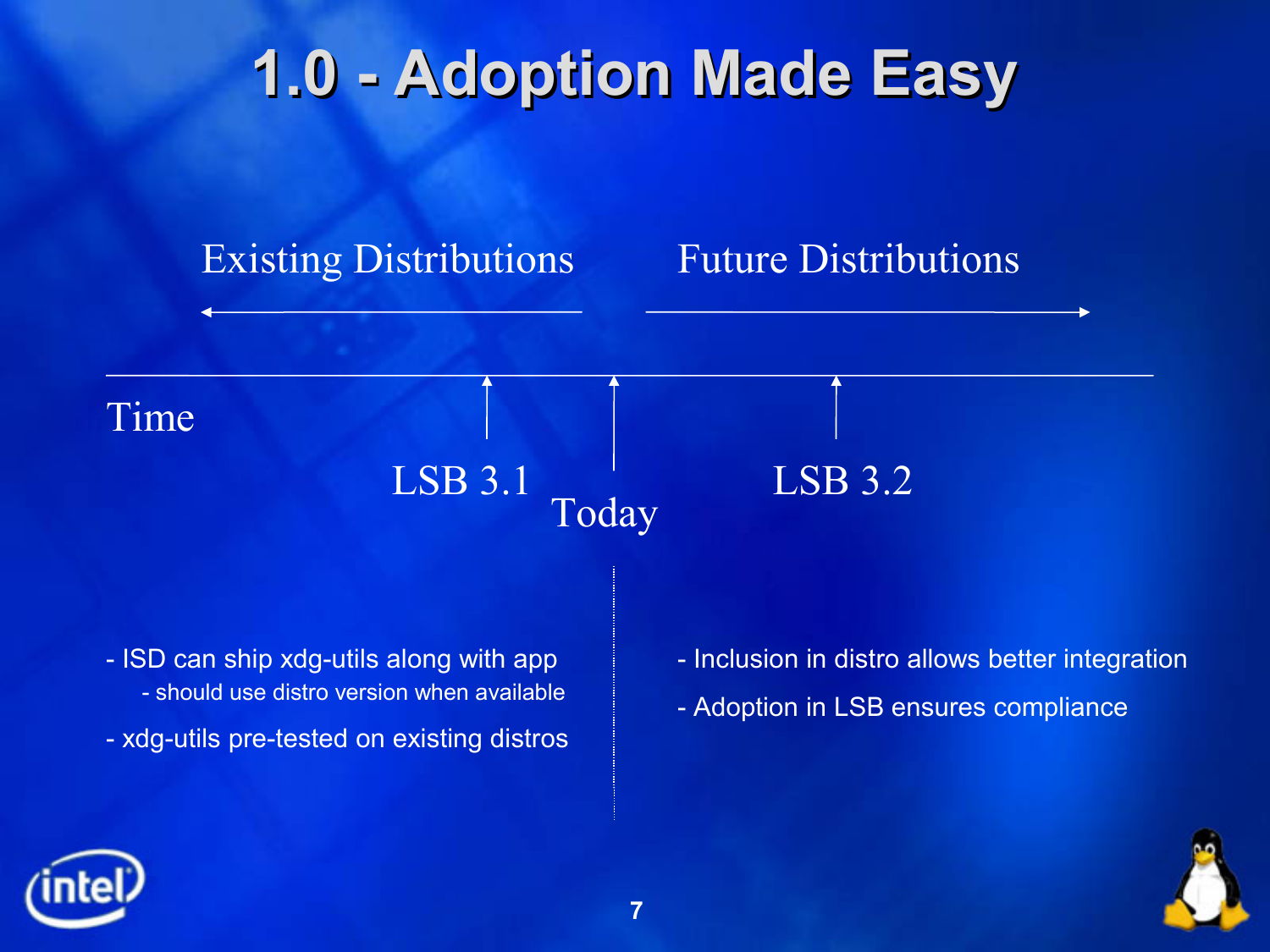## **1.0 – Xdg-utils Test Suite**

- **Test suite for xdg-utils**
	- **See http://portland.freedesktop.org/wiki/TestSuite**
	- **More than 200 tests**
	- **Tom Whipple, Intel, Bryce Harrington, OSDL**
- **3 goals**
	- **Ensure xdg-utils works with existing distributions**
	- **Provide Distros with tests for inclusion in QA process to ensure proper integration of xdg-utils in distro**
	- **Provide tests for LSB certification**
- **Online collection of test results**
	- **Distros include Debian, Fedora, KUbuntu, Mandriva, OpenSUSE, RedFlag, Ubuntu, Xandros**

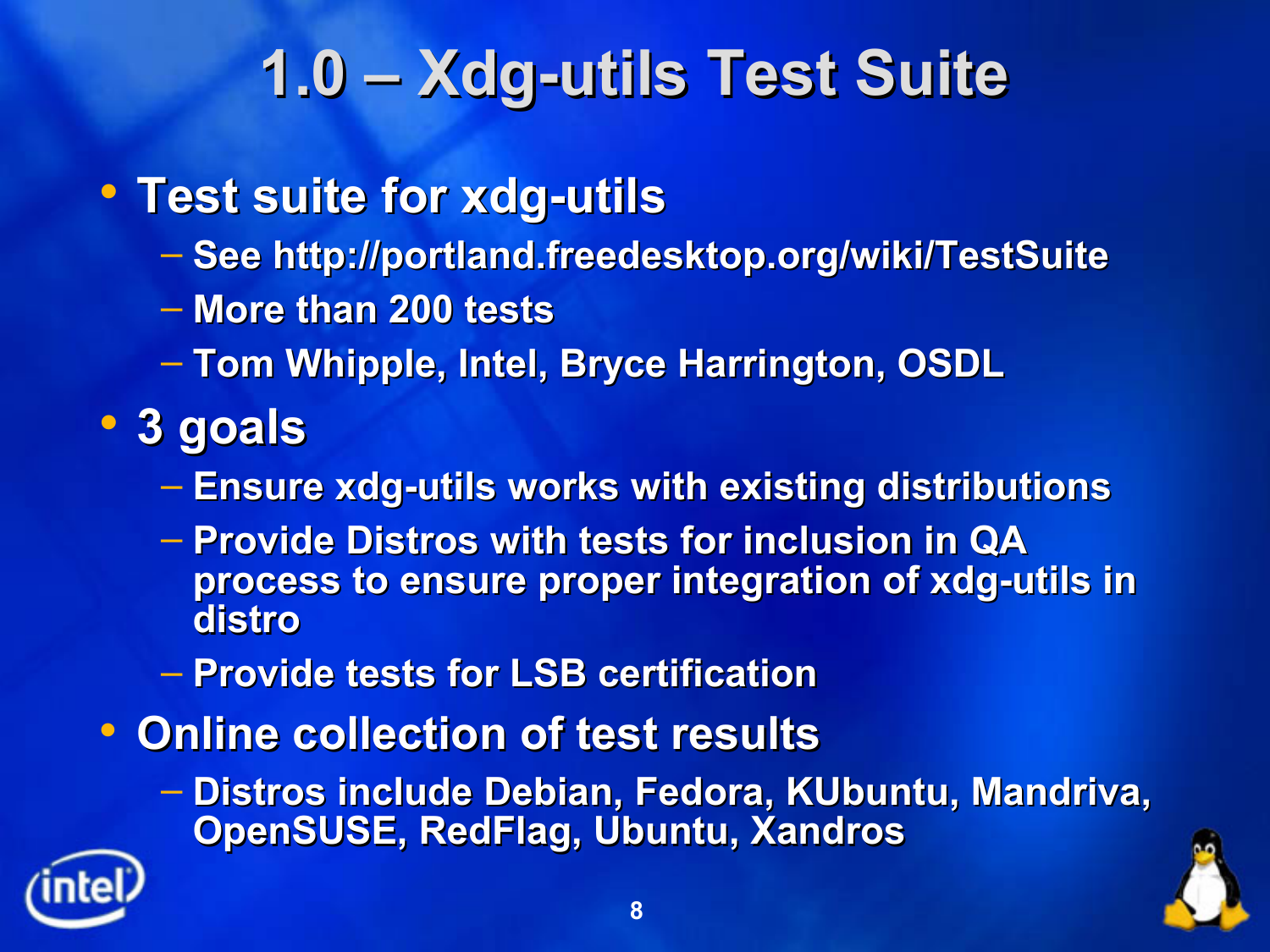# **Test Findings**

 **Panel or file-manager not noticing new icons or menu-entries**

- **Typically when the install directory had to be created**
- **Distribution using non-standard directories**
	- **/etc/xdg/menus/kde-applications-merged instead of /etc/xdg/menus/applications-merged**
- **Distribution using non-standard menu categories**
- **SVG icon support not usable**



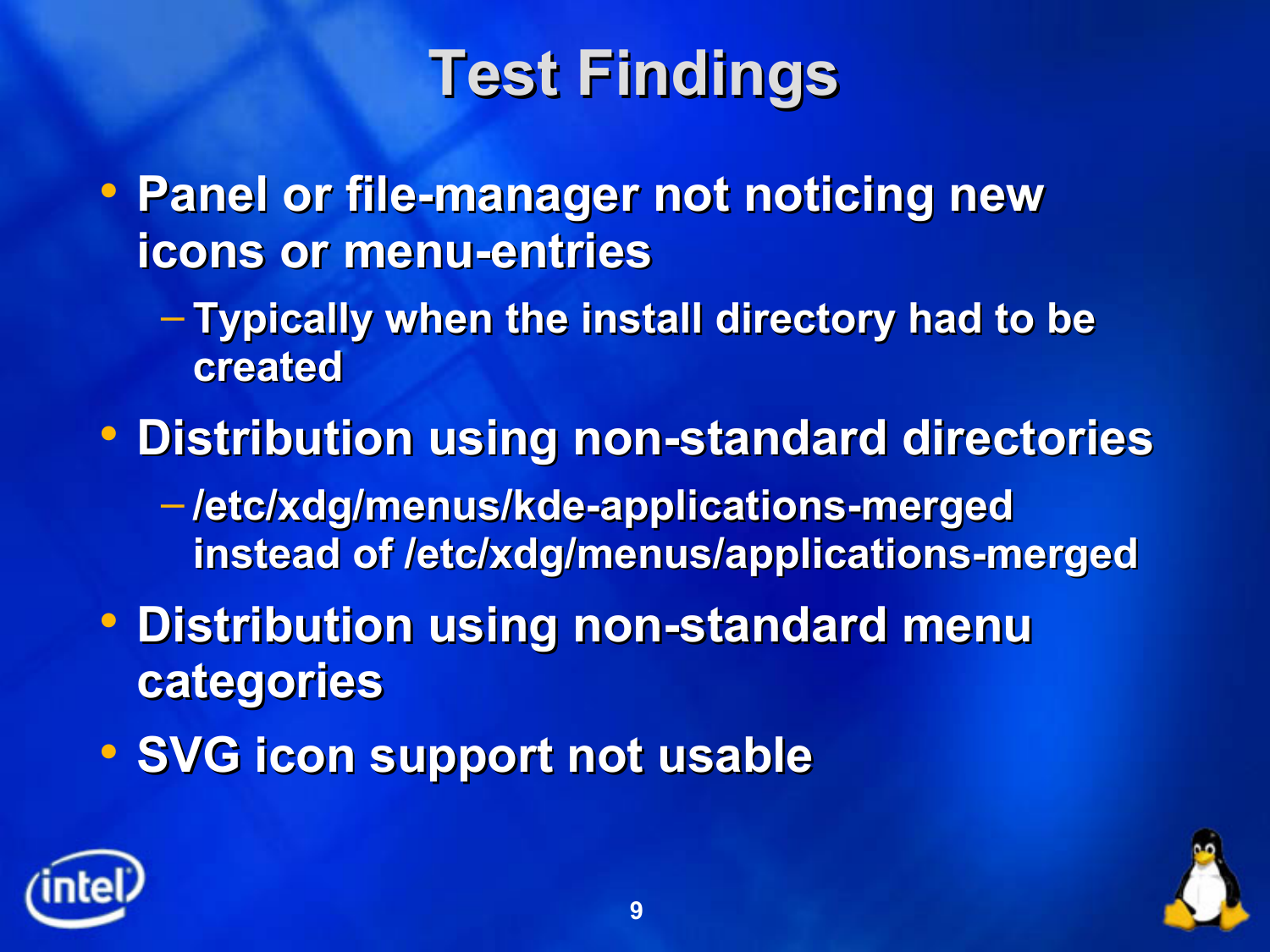### **Wish List**

- **Allow automated testing:**
	- **Command line tool to access desktop and menu entries**
- **Better documentation on focus-stealing prevention**
- **Package manager integration:**
	- **Improve package managers (rpm and friends) so that files can be registered dynamically with a package**
	- **Take a look at installf (UNIX SVr4 tool)**



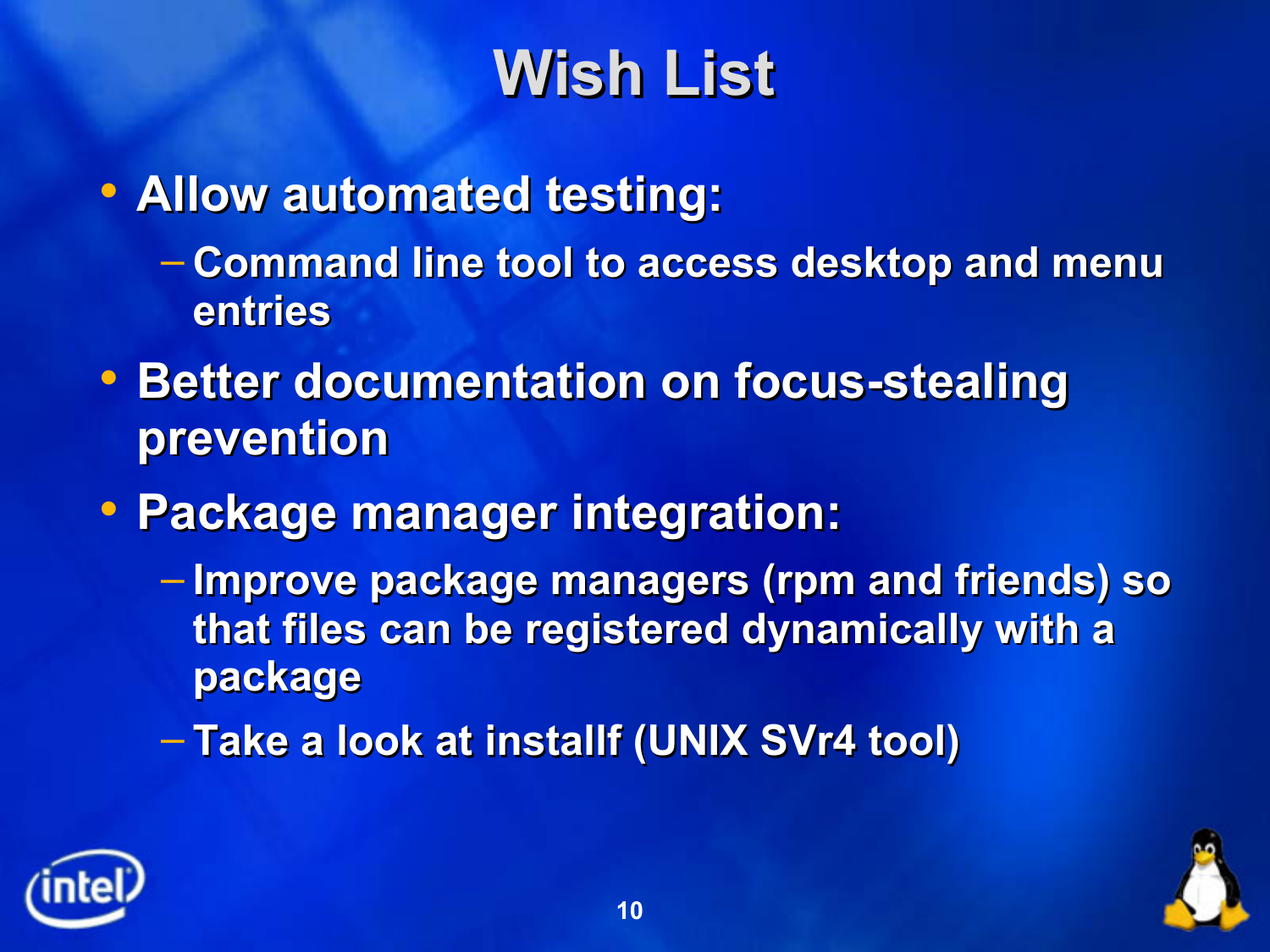## **Portland Roadmap**

- **Portland 1.0 – Xdg-utils**
	- **Command line based integration tools**
	- **Easy to add to existing systems**
- **Portland 1.1 – Xdg-utils extensions**
	- **New tools**
	- **Improved coverage for older distros**
- **Portland 1.5 – XSettings**
	- **Display related desktop settings**
- **Portland 2.0 – Desktop API (DAPI)**
	- **IPC based services**
	- **Technology preview used custom protocol**
	- **Will be based on DBUS in future**



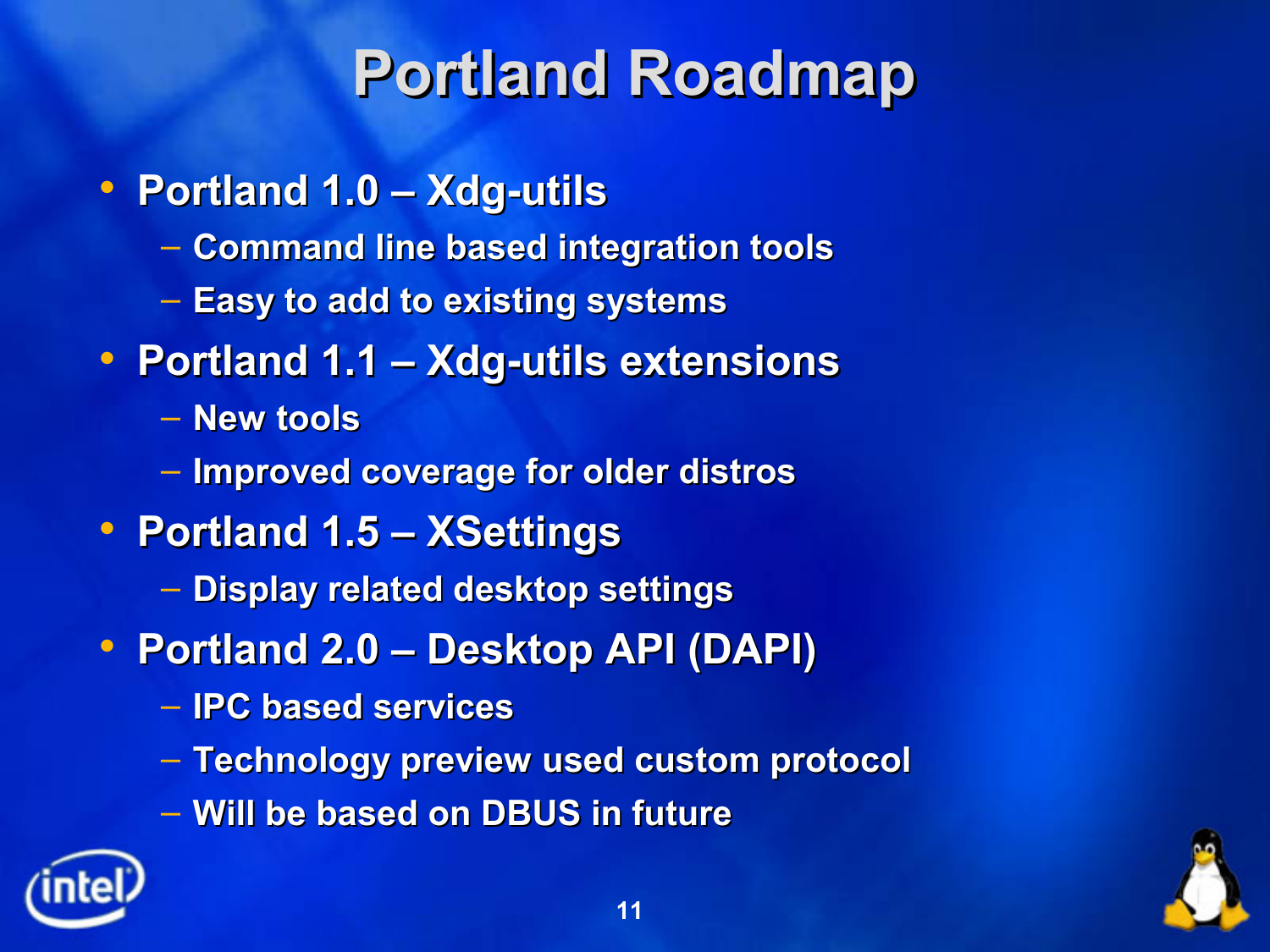#### **Road Ahead: 1.1 – Xdg-utils Extensions**

- Increase support for older distros
- Improve integration with packaging system
- Add additional tools
	- Xdg-su become root
	- Xdg-file-dialog file dialog
	- Xdg-auto-start auto start app on login



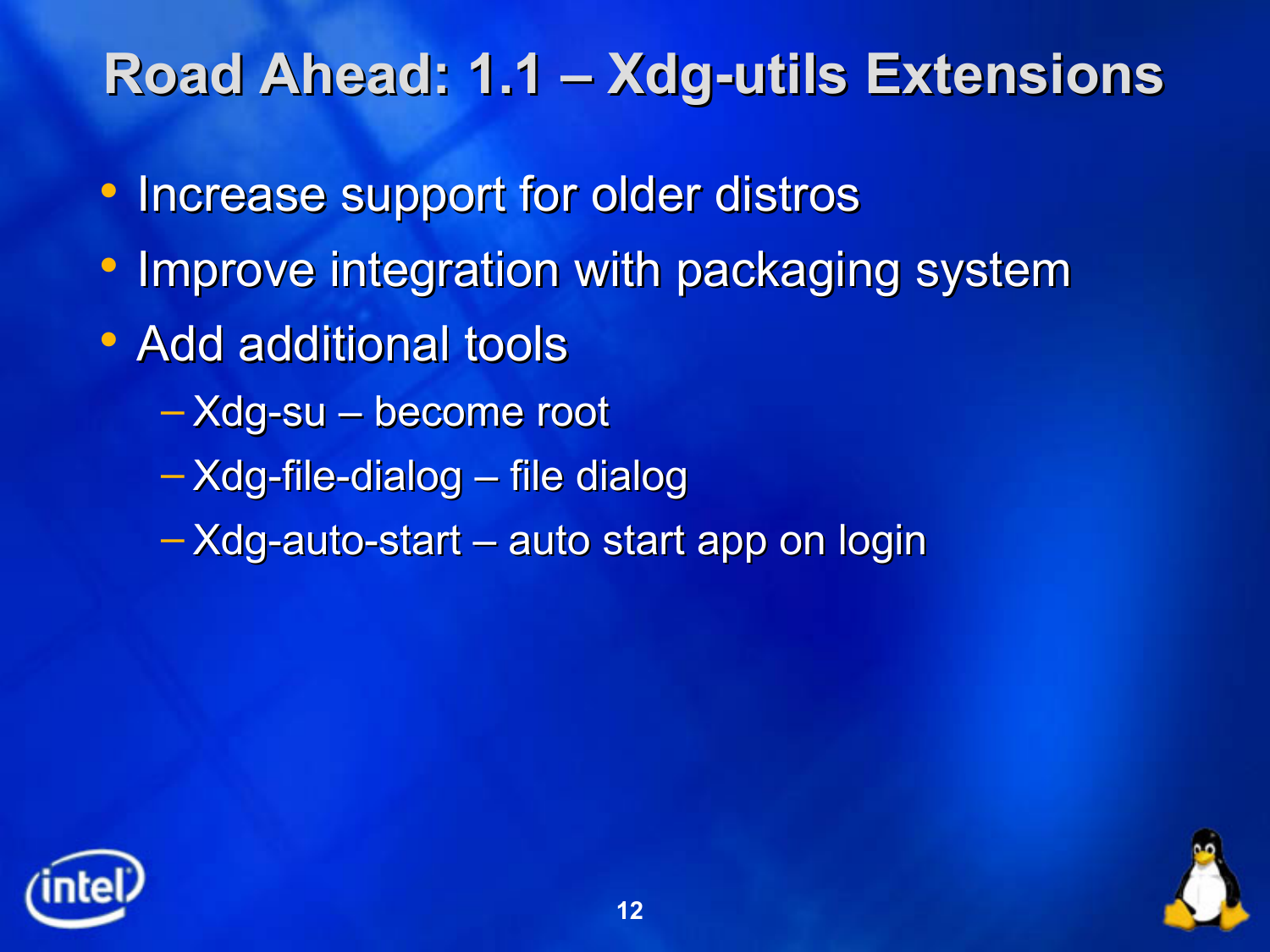### **Road Ahead: 1.5 – XSettings**

- **Display related desktop settings**
	- Used by Gnome, but not interoperable
	- Can be used by applications running as different users
	- Can be used by applications running on different hosts
- Potential functionality
	- Button Order in dialogs
	- Current Icon Theme
	- Colors
	- Fonts

 $-$  . . . .

- Accessibility settings (e.g. high contrast, large icons)
- Functionality typically provided by toolkit (GTK+ / Qt) already

– Toolkit currently not always in sync with desktop settings